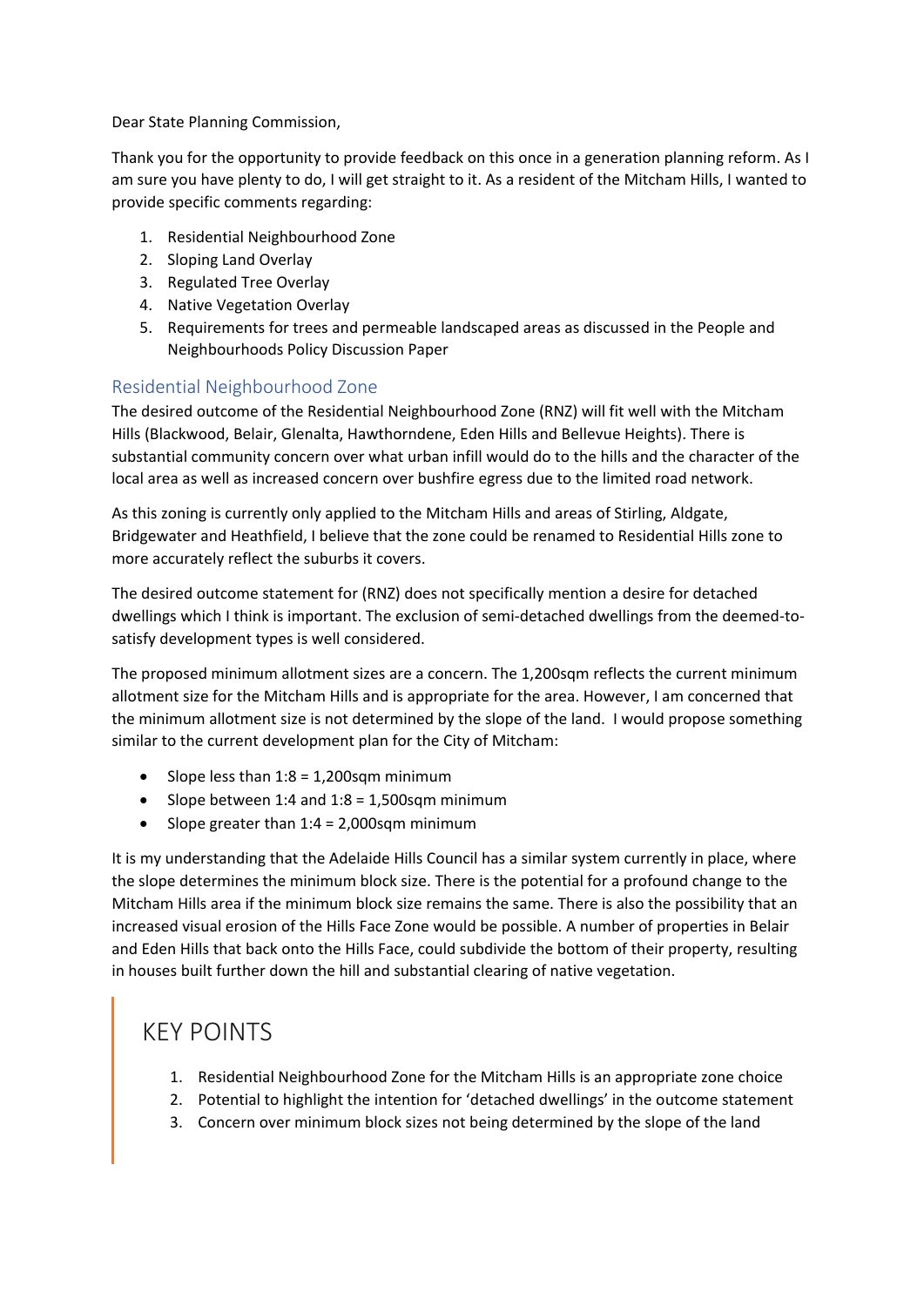#### Sloping Land

The intent of the Sloping Land Overlay is very much supported, as it is important for the area where I live. I do not believe that the intention of applying the Sloping Land Overlay as it is currently done, will achieve the desired outcomes of the overlay. The current application appears to be applied to properties that have a gradient of 1:4 or greater, resulting in an inconsistent application. I would urge the State Planning Commission to reconsider how this is applied, potentially with the intention of applying it across entire zones, certainly those classed as RNZ. It would appear, that there is the potential for developers to undertake earthworks prior to lodging applications.

# KEY POINTS

- 1. Inclusion and intention of the Sloping Land Overlay is supported
- 2. Concern over the inconsistency of its application
- 3. Unless improved, potential for less than desirable outcomes in the Mitcham Hills

#### Regulated Tree Overlay

I am encouraged by the inclusion of a Regulated Tree Overlay in the new Planning and Design Code. As the commission is aware, the importance of retaining our tree canopy cover and community angst over this issue has been increasing in recent years. Trees add valuable economic and social benefits to our community and natural environment. I believe that the desired outcome could make recognition of the importance that our tree canopy provides in being an intergenerational asset, that helps to sustain habitat, biodiversity and neighbourhood amenity while financially and emotionally benefiting residents. I would also request that the proposed Regulated Tree Overlay:

- 1. Changes the test for retention of significant trees from "retained where they make an important visual contribution to local character and amenity" to "Significant Trees should be preserved"
- 2. In the case of significant trees to include the test of "all other remedial treatments and measures have been determined to be ineffective"
- 3. To make all tree affecting development applications subject to public notification and consultation

I would urge the Planning Commission to highlight to Minister Knoll that the current significant and regulated tree laws are failing to protect our tree canopy cover and undermining the goal in the 30 Year Plan for Greater Adelaide to increase tree canopy cover by 20% by 2045. Metropolitan Adelaide has some of the lowest levels of tree canopy cover of any major city in Australia. This, combined with our dry and warming climate, means that it is becoming increasingly difficult to reach this important goal. While the regulated tree laws are not a part of the consultation for the Planning and Design Code, the weakening of the laws in 2011, undermine the proposals from the State Planning Commission to increase our tree canopy cover. For example, species such as Lemon Scented Gums and Ironbarks are excluded from any protections if they are within 10m of a dwelling or pool. Furthermore, the introduction of a 20m rule for bushfire risk areas in 2011 is resulting in the countless removal and complete devastation of some of the greenest suburbs in Adelaide, including my own suburb of Glenalta. The intention of this law originally was to allow homeowners to implement their bushfire action plan. This is more than understandable but failed to recognise that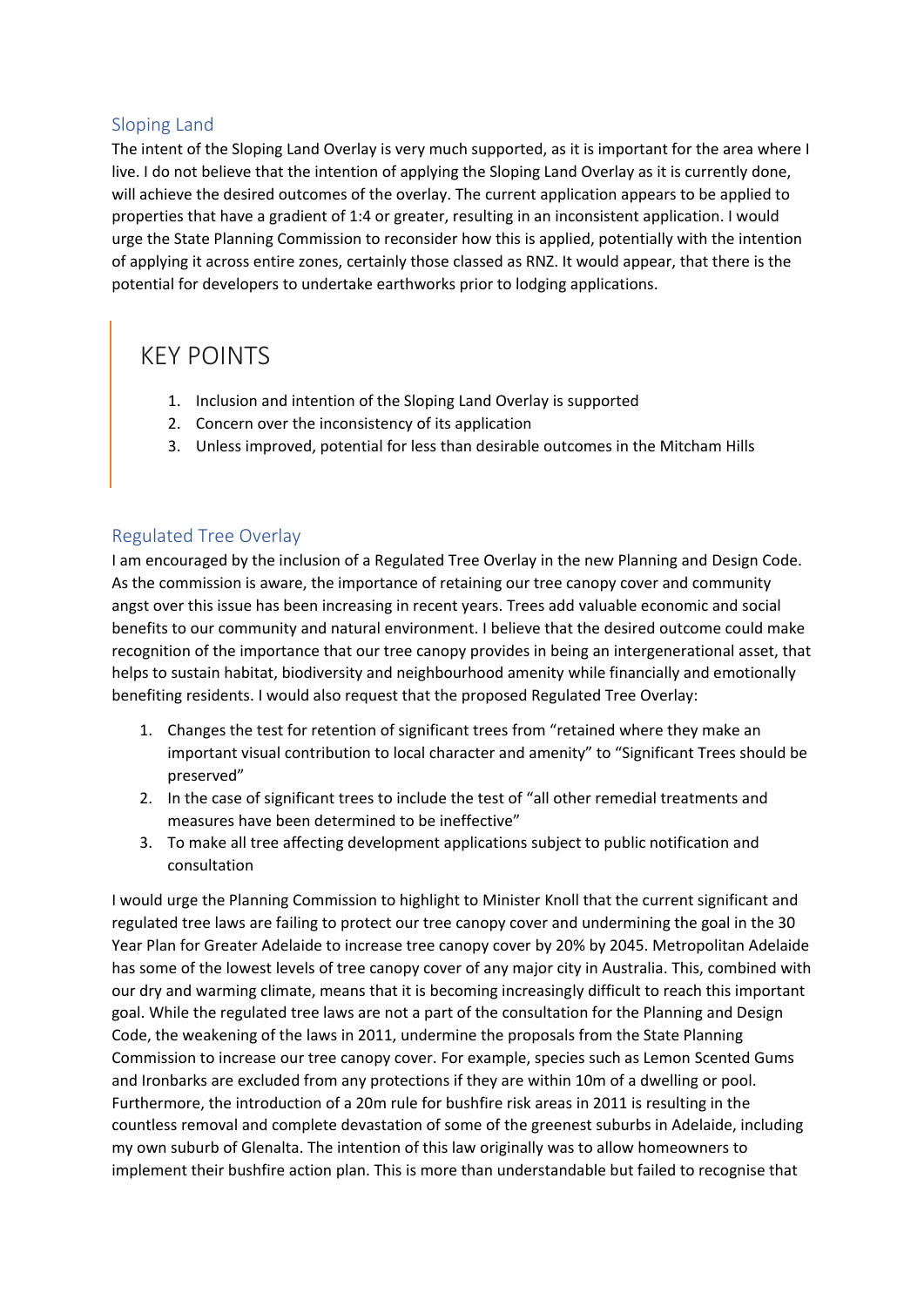the CFS do not have an issue with large trees and are more concerned by the management of understorey growth. Importantly, as there is no requirement to demonstrate the tree removal was due to a bushfire risk, the original intention of the law is being exploited for numerous other intentions. We are seeing trees that existed before European settlement being removed because they 'make a mess' or because homeowners want to put solar panels on their roof. Of note, is the abuse of this law to further subdivision and development. There have been numerous examples in suburbs like Eden Hills, where developers have used an existing house to clear the entire block (normally containing numerous Grey Box trees which are federally endangered), demolish the house and then subdivide. This is also a failing of the Native Vegetation Regulations.

# KEY POINTS

- 1. Inclusion and intention of the Regulated Tree Overlay is supported
- 2. Suggestions for further improvements to the Regulated Tree Overlay
- 3. Proposed change to the test for the retention of significant trees
- 4. Concern of the existing regulated and significant tree legislation which is undermining goals from the government and State Planning Commission

#### Native Vegetation Overlay

It is pleasing to see the earlier involvement of the Native Vegetation Act for new developments. While I understand that large tree and native vegetation regulation is not a part of this community consultation, I would like to highlight the confusing and disjointed nature of the current 'protections' in place. The Mitcham Hills is proposed to have overlays for bushfire, regulated tree and native vegetation. The combination of these, results in the potential for the vast majority of the area to be cleared without requiring any approvals - regulated and significant trees included.

### KEY POINTS

- 1. Inclusion and intention of the Native Vegetation Overlay is supported
- 2. Concern over the confusing interaction between Bushfire, Regulated Tree and Native Vegetation Overlays

#### People and Neighbourhoods Policy Discussion Paper

I would like to commend the State Planning Commission on two specific proposals in this document:

- 1. Requirement for tree planting (or retention of existing trees) for faster approval times
- 2. Proposal of minimum site % for permeable landscape

Both of these proposals will play a vital role in retaining and improving the liveability of our suburbs, reducing the heat island effect and better preparing communities for a warming climate. While I understand that the exact specifics of the one tree per development are yet to be worked out, this is a critically important step in growing Adelaide's tree canopy cover. The cost of not having trees in our urban areas, or purely relying on street trees will be significant if measures like this are not